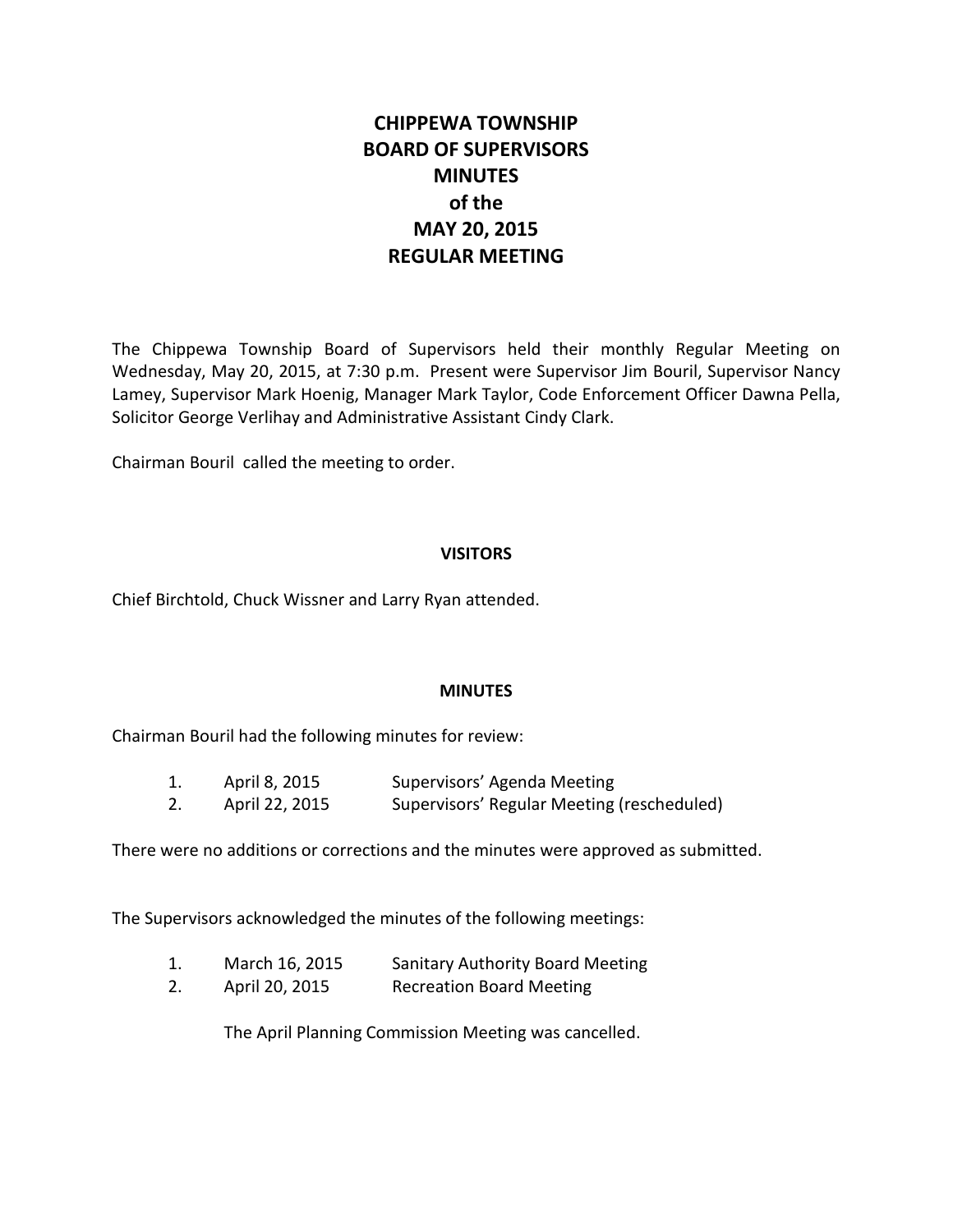#### **ITEMS TO BE ACTED ON**

1. Ordinance # 249:

This ordinance deals with providing for MS4 storm water operation and maintenance and prohibited discharges. Manager Taylor said this was placed in the Times and on the web site. It is ready for adoption. Solicitor Verlihay explained this further.

**MR. HOENIG MOVED TO ADOPT** Ordinance # 249. Ms. Lamey seconded the motion and without further discussion, the motion carried.

#### **REPORTS**

Chairman Bouril had the following April reports for review:

- 1. Financial Report
- 2. Police Department Report
- 3. Road Report
- 4. Wage Tax/OPT Report
- 5. Real Estate Tax Report
- 6. Zoning Report
- 7. Code Enforcement Officer's Report

(No April Fire Department report was submitted.)

#### **MANAGER'S REPORT**

Manager Taylor had the following items listed on the agenda for discussion:

1. MS4 Information/Outfall Inspection:

Manager Taylor said the Township was required to do some outfall inspections. Someone from Michael Baker's office worked with Mark Rimbey on this so that we could be in compliance with the MS4 permit mandate.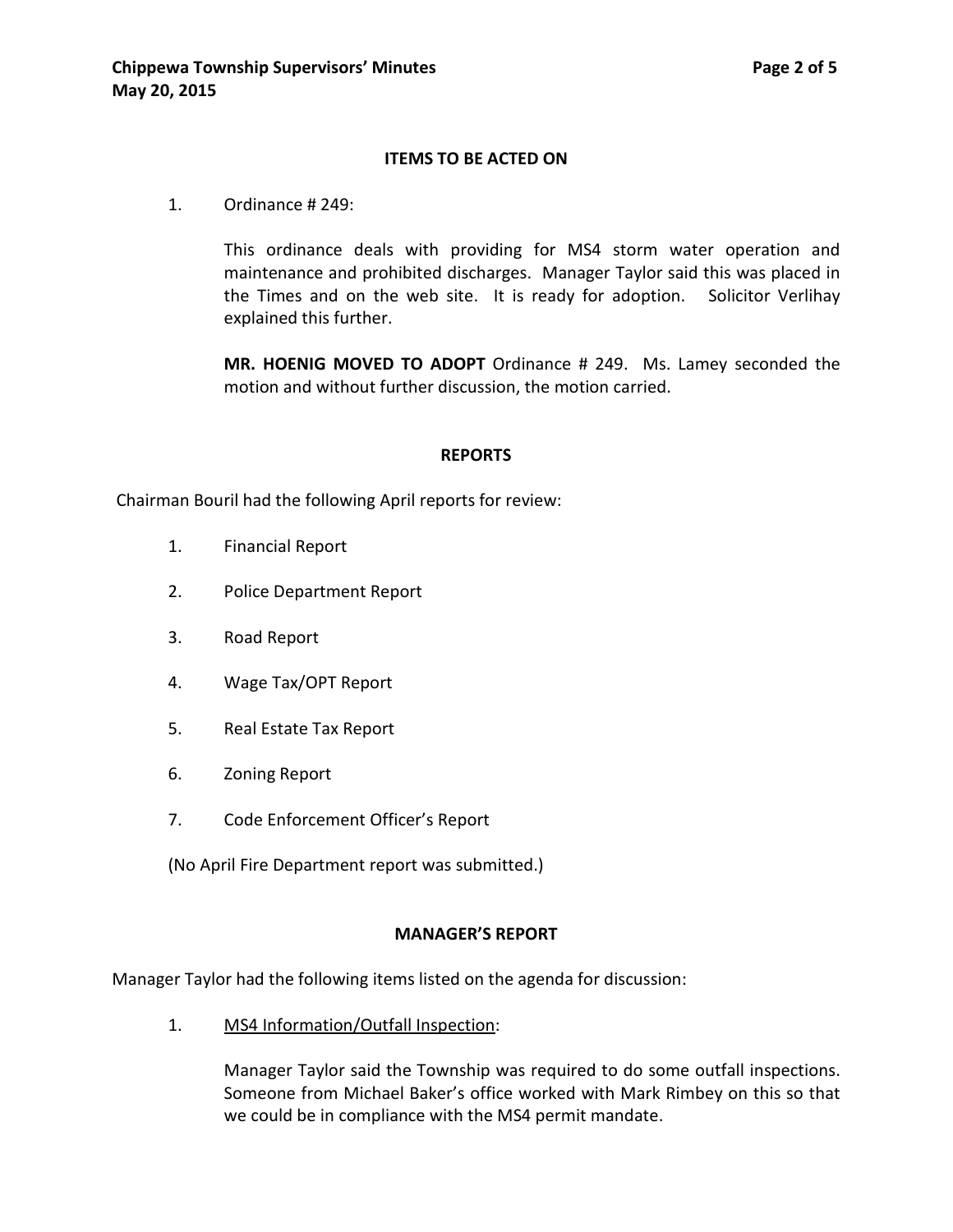#### 2. Trputac Property:

Manager Taylor said that Solicitor Verlihay has prepared the documents to transfer this property into the Township's name.

#### 3. Veterans Park Update:

Manager Taylor said that about a quarter of the site has been stripped of its top soil. He spoke about the retention ponds and the gas line in that area. He said he does not think the Township will have to pay to relocate the gas line if it turns out to be on private property. Someone from the Conservation District has visited the site. Attorney Verlihay noted that a load of top soil is needed at the other fields. He told the Manager that it would help to have some of the top soil in a few places. The Manager said this can be done.

# 4. Zoning Amendment:

Manager Taylor said he, Solicitor Verlihay, the Planning Commission and Jeff Pierce of Olson Engineering had been working on some zoning amendments. Sadly, Jeff Pierce passed away recently. He said they are close to getting this to the Planning Commission for their review and recommendation. He will continue to work with Attorney Verlihay on this and hopes to get something to the Supervisors within a few months.

# 5. Dillon Street Access:

The Manager said he and Solicitor Verlihay have noticed that things at the school have changed since the Township set up an agreement with the school in 1986. He gave information to the Supervisors regarding sign removal and the unlocked gate at the connector street that goes on to Dillon. He asked the Supervisors how he should proceed with making contact with the school. He said signs came down and the gates aren't locked. There was some discussion and suggestions on this. Mr. Bouril said it shouldn't matter if they don't have the manpower to close gates – if there is an agreement, the agreement should be followed and it should be done. It was suggested that the Manager provide them with the agreement and ask them to abide with it. The Manager also said he could call the school to let them know that a letter is coming and then a letter with an attachment could be sent to the school from either the Manager or the Solicitor. Attorney Verlihay said that when the school district's plans for that site were approved, the access road was to be used for emergency purposes only and this is in the School Board's minutes and in the Township's minutes. Traffic patterns in that area were discussed.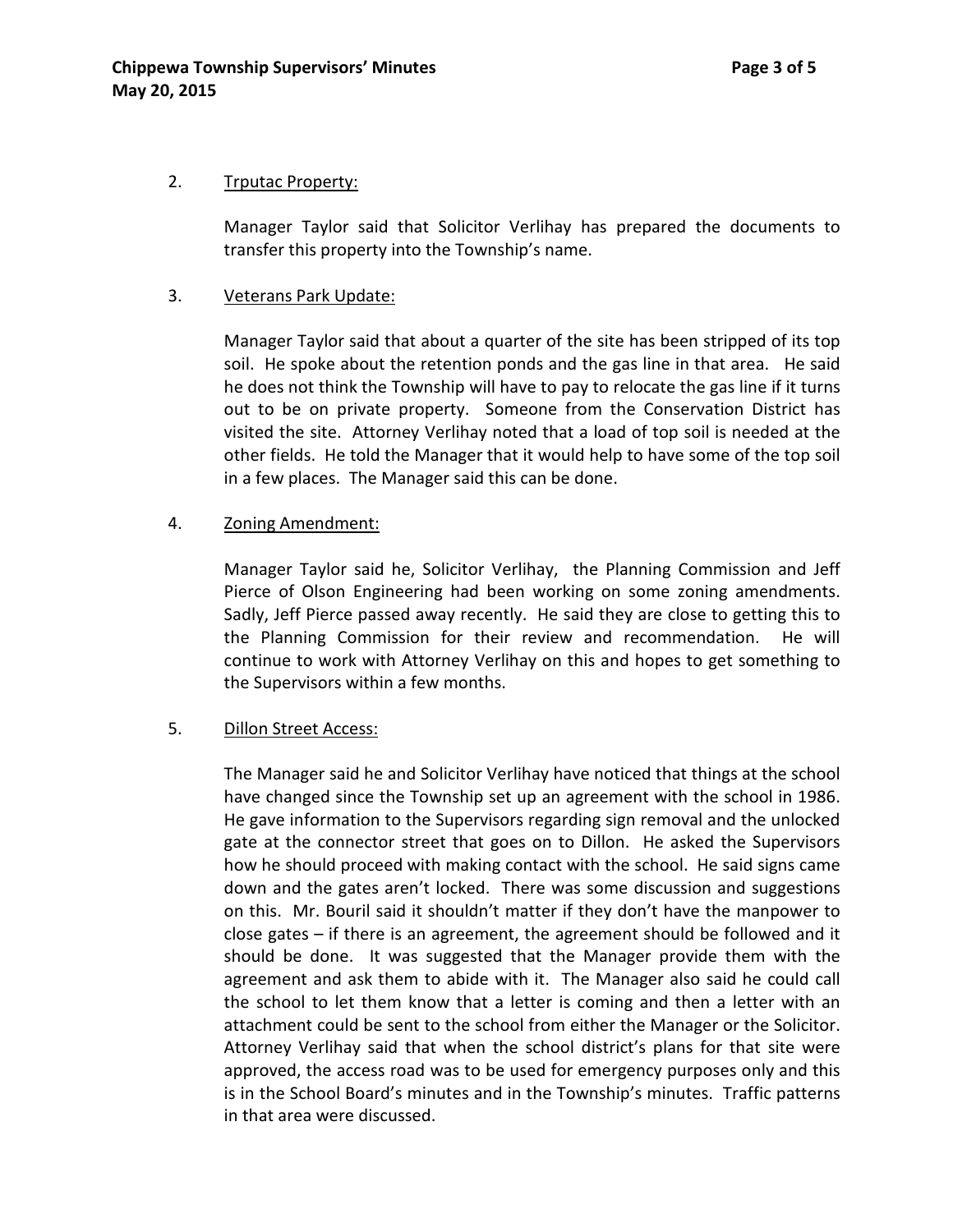#### **MANAGER'S MISCELLANEOUS ITEMS**

Manager Taylor provided the Supervisors with a copy of the Chippewa Township financial audit.

Manager Taylor also said he will be discussing amending Ordinance 247 regarding the compost site with Solicitor Verlihay because the original ordinance listed specific days and times which the Manager and Supervisors have now changed.

#### **PAYMENT OF BILLS**

Chairman Bouril had the April 2015 bills for review

**MR. HOENIG MOVED TO APPROVE** payment of the April 2015 bills. The motion was seconded by Ms. Lamey and with no further discussion the motion carried.

# **SOLICITOR'S BUSINESS**

Solicitor Verlihay brought up Shenango Woods, PA Pine and Palm and the road there. Manager Taylor and Attorney Verlihay explained the situation there. Mr. Taylor said that there was originally an agreement with PA Pine and Palm for Shenango Woods Phase II and Phase III. He further explained the complicated history of what happened there. Solicitor Verlihay added that although the streets are ours, they were supposed to put a top coat on the streets. This was not done. Manager Taylor told the Solicitor that he would like to see them forced to meet their obligation. He would like to see a written response from them.

The next thing discussed was the Child Protective Services Law. Mr. Taylor spoke about the required background checks for those who work with children. The Manager agrees that these checks should be done. He said the Township needs to have a policy here to have these checks done and he feels the Township should cover the cost of doing this so that firemen, volunteers on our Recreation Board, Sahli Park helpers, etc., do not have to pay for these checks themselves. He said that he plans to get more information on this from the schools.

Solicitor Verlihay then spoke about Residential Resources who purchased property on 37<sup>th</sup> Street Extension that is used for a group home. He said this organization argued that they didn't have to comply with commercial building code requirements because it is used as a residence. Attorney Verlihay feels that if the home is a residence, then taxes should be paid on it like any other residence in Chippewa Township. He said that McGuire is under a payment in lieu of taxes plan for their structures and he asked the Supervisors if they think this should be handled the same way. The consensus was that the Residential Resources home situation is similar and should be handled the way that McGuire is handled.